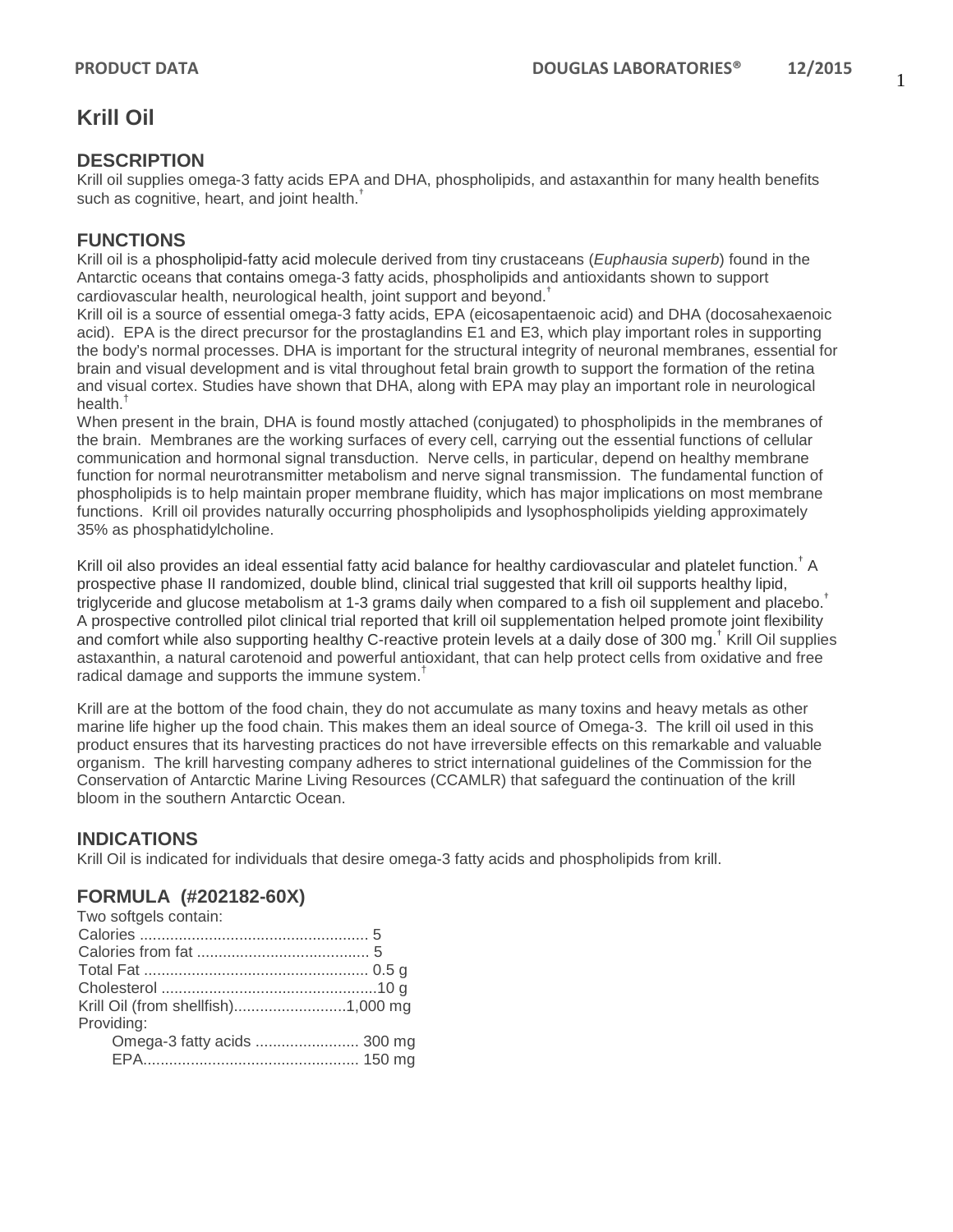# **Krill Oil**

Other ingredients: Gelatin capsule (bovine gelatin, glycerin, water, sorbitol, and ethyl vanillin).

WARNING: If you are taking anticoagulant or diabetes medication, please notify your physician before using this product.

The krill oil is NKO®, which is a registered trademark of Neptune Technologies & Bioresources, Inc.

#### **SUGGESTED USE**

Adults take 2 softgels daily with food or as directed by your healthcare professional.

#### **SIDE EFFECTS**

Krill oil consumption may result in bloating, diarrhea, and flatulence in some individuals.

#### **STORAGE**

Store in a cool, dry place, away from direct light. Keep out of reach of children.

#### **REFERENCES**

Tou JC, Jaczynski J, Chen YC. Nutr Rev. 2007 Feb;65(2):63-77.

Solfrizzi V, et al. J Nutr Health Aging. 2008 Jun-Jul;12(6):382-6.

Dangour AD, Uauy R. Asia Pac J Clin Nutr. 2008;17 Suppl 1:185-8.

Favrelière S, et al. Neurobiol Aging. 2003 Mar-Apr;24(2):233-43.

Karppi J, et al. Int J Vitam Nutr Res. 2007 Jan;77(1):3-11.

Park J, et al. Nutrition & Metabolism [serial online]. March 5, 2010;7:18.

MacDonald MJ, et al. J Biol Chem. 2015 Apr 24;290(17):11075-92. doi: 10.1074/jbc.M114.628420.

Tajalizadekhoob Y, Sharifi F, Azimipour S, et al. European Archives Of Psychiatry And Clinical Neuroscience [serial online]. December 2011;261(8):539-549.

Ryan AS, et al. Prostaglandins Leukot Essent Fatty Acids 2010, 82(4–6):305–314.

Kidd P. Alternative Medicine Review [serial online]. September 2007;12(3):207-227.

Nilsson A, Radeborg K, Salo I, Björck I. Nutr J. 2012 Nov 22;11:99. doi: 10.1186/1475-2891-11-99.

Winther B, Hoem N, Berge K, Reubsaet L. Lipids. 2011 Jan;46(1):25-36. doi: 10.1007/s11745-010-3472-6.

Salem N Jr, Kuratko CN. Lipids Health Dis. 2014 Aug 26;13:137. doi: 10.1186/1476-511X-13-137.

Takaichi S, Matsui K, Nakamura M, et. al. Comp Biochem Physiol B Biochem Mol Biol. 2003 Oct;136(2):317- 22.